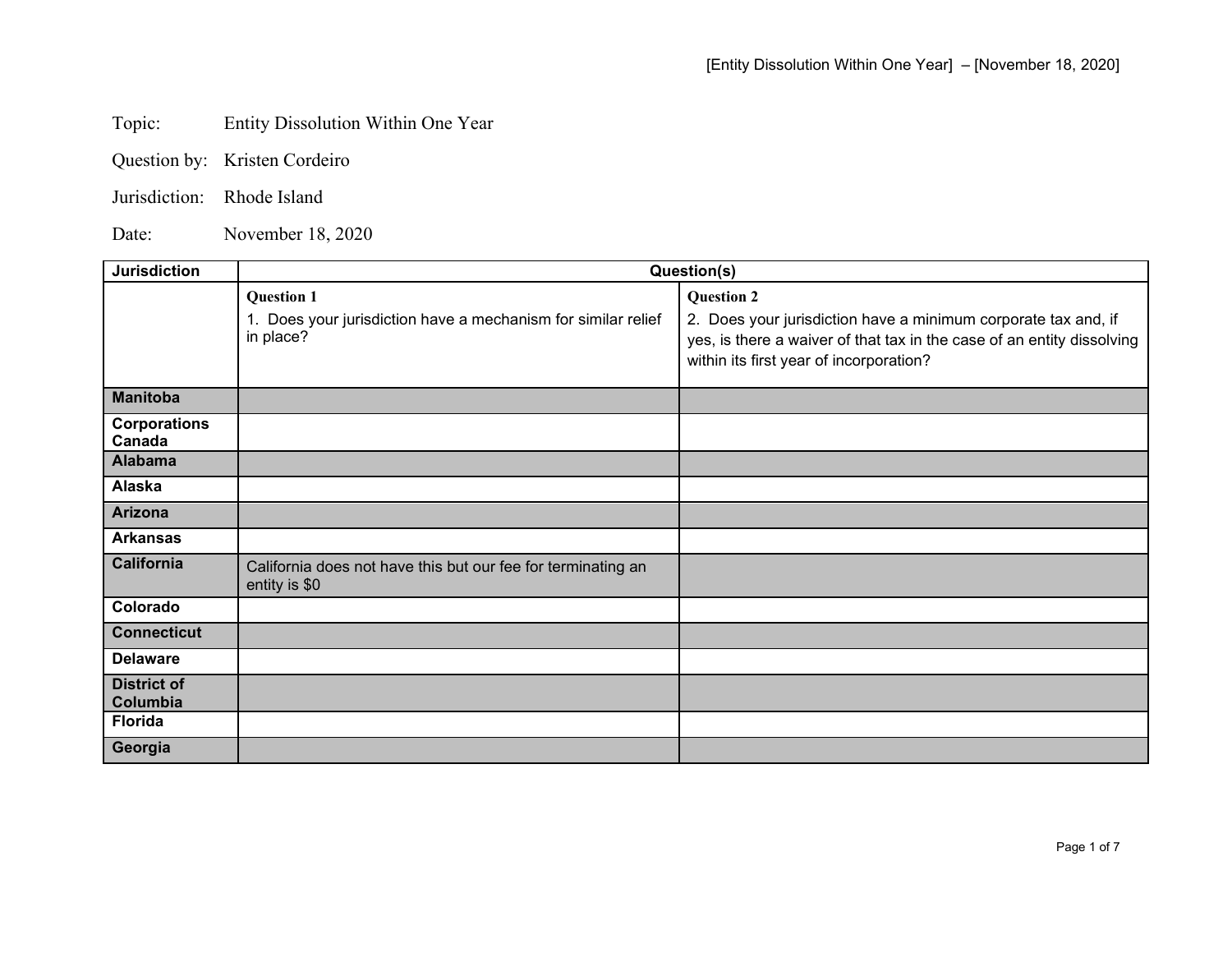| <b>Jurisdiction</b>  | Question(s)                                                                                                                                                                                                                                                                                                         |                                                                                                                                                                                                          |
|----------------------|---------------------------------------------------------------------------------------------------------------------------------------------------------------------------------------------------------------------------------------------------------------------------------------------------------------------|----------------------------------------------------------------------------------------------------------------------------------------------------------------------------------------------------------|
|                      | <b>Question 1</b><br>1. Does your jurisdiction have a mechanism for similar relief<br>in place?                                                                                                                                                                                                                     | <b>Question 2</b><br>2. Does your jurisdiction have a minimum corporate tax and, if<br>yes, is there a waiver of that tax in the case of an entity dissolving<br>within its first year of incorporation? |
| <b>Hawaii</b>        | For domestic corporations that have not commenced<br>business, we have the Articles of Dissolution by Incorporators<br>or Directors.<br>The filing fees are \$25.00 for profit corporations and \$10.00<br>for nonprofit corporations. Forms are attached.<br>Tax matters are handled by the Hawaii Tax Department. |                                                                                                                                                                                                          |
| Idaho                |                                                                                                                                                                                                                                                                                                                     |                                                                                                                                                                                                          |
| <b>Illinois</b>      |                                                                                                                                                                                                                                                                                                                     |                                                                                                                                                                                                          |
| Indiana              |                                                                                                                                                                                                                                                                                                                     |                                                                                                                                                                                                          |
| lowa                 |                                                                                                                                                                                                                                                                                                                     |                                                                                                                                                                                                          |
| <b>Kansas</b>        |                                                                                                                                                                                                                                                                                                                     |                                                                                                                                                                                                          |
| Kentucky             |                                                                                                                                                                                                                                                                                                                     |                                                                                                                                                                                                          |
| Louisiana            | Louisiana is like Texas, we do not provide any type relief in<br>this situation.                                                                                                                                                                                                                                    |                                                                                                                                                                                                          |
| <b>Maine</b>         |                                                                                                                                                                                                                                                                                                                     |                                                                                                                                                                                                          |
| <b>Maryland</b>      |                                                                                                                                                                                                                                                                                                                     |                                                                                                                                                                                                          |
| <b>Massachusetts</b> |                                                                                                                                                                                                                                                                                                                     |                                                                                                                                                                                                          |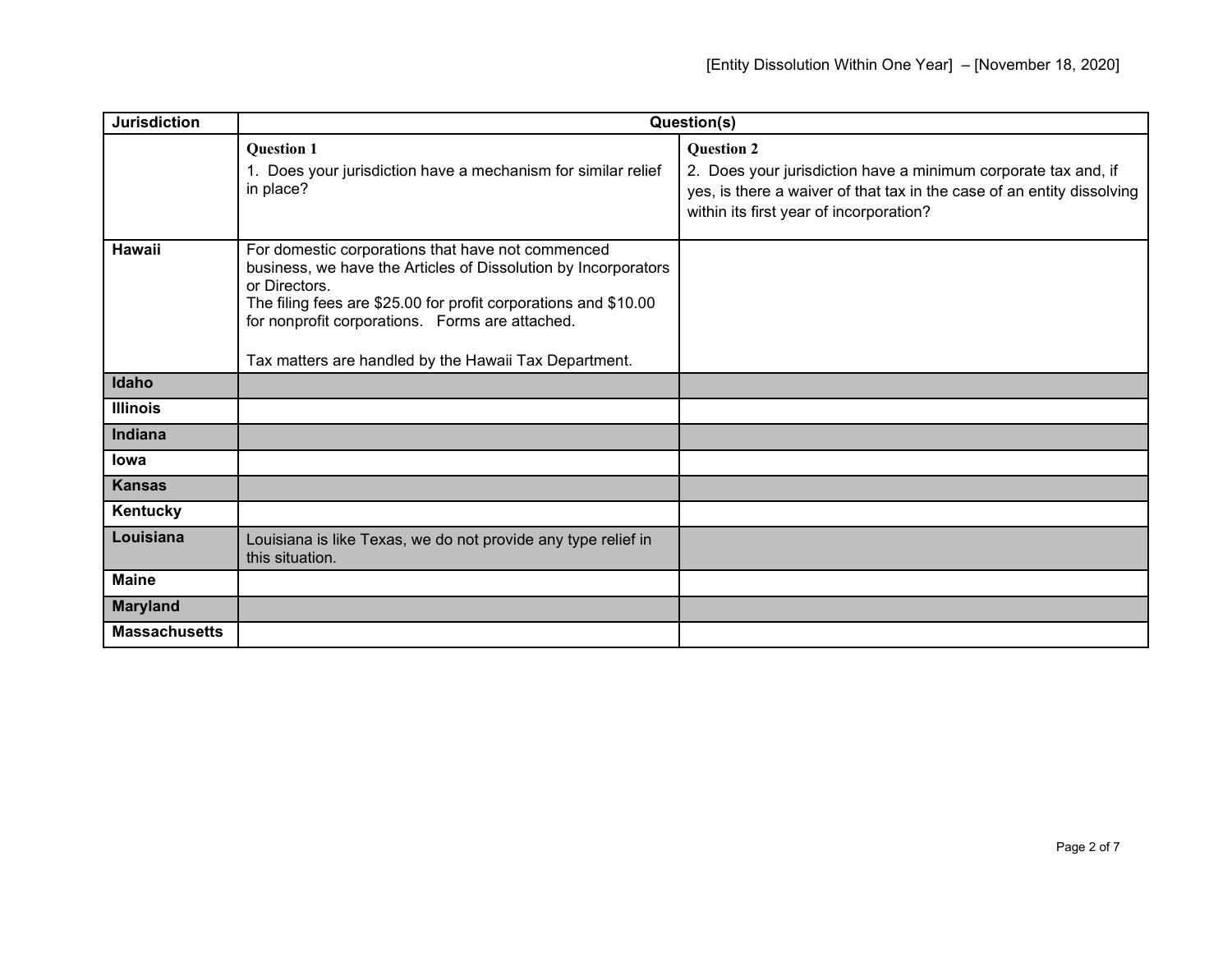| <b>Jurisdiction</b> | Question(s)                                                                                                                                                                                                                                                                                                                                                                                                                                                                                                                                                                                                                                                                                                                                                                                                                                                                                                                                                    |                                                                                                                                                                                                          |
|---------------------|----------------------------------------------------------------------------------------------------------------------------------------------------------------------------------------------------------------------------------------------------------------------------------------------------------------------------------------------------------------------------------------------------------------------------------------------------------------------------------------------------------------------------------------------------------------------------------------------------------------------------------------------------------------------------------------------------------------------------------------------------------------------------------------------------------------------------------------------------------------------------------------------------------------------------------------------------------------|----------------------------------------------------------------------------------------------------------------------------------------------------------------------------------------------------------|
|                     | <b>Question 1</b><br>1. Does your jurisdiction have a mechanism for similar relief<br>in place?                                                                                                                                                                                                                                                                                                                                                                                                                                                                                                                                                                                                                                                                                                                                                                                                                                                                | <b>Question 2</b><br>2. Does your jurisdiction have a minimum corporate tax and, if<br>yes, is there a waiver of that tax in the case of an entity dissolving<br>within its first year of incorporation? |
| <b>Michigan</b>     | The Michigan Business Corporation Act allows for this type of<br>dissolution. See Section 803 of the Act at:<br>https://nam12.safelinks.protection.outlook.com/?url=http%3A<br>%2F%2Flegislature.mi.gov%2Fdoc.aspx%3Fmcl-450-<br>1803&data=04%7C01%7Cpviverto%40azsos.gov%7Cd<br>6a404ea3f704a67b73708d88bfeb5d5%7Cb4494a03f26d475<br>dba4139871e763531%7C1%7C1%7C637413274002375055<br>%7CUnknown%7CTWFpbGZsb3d8eyJWIjoiMC4wLjAwMDAi<br>LCJQIjoiV2luMzliLCJBTil6lk1haWwiLCJXVCl6Mn0%3D%7C<br>1000&sdata=M8mCyT00cY%2Fk3%2BKMW3cwbFWXu<br>pEFu3oTBKkDJSu3ylo%3D&reserved=0. The Michigan<br>Limited Liability Company Act and Michigan Nonprofit<br>Corporation Act contain similar provisions as well. Attached is<br>the Certificate of Dissolution form for this type of dissolution.<br>Our office is not involved in corporate tax matters, so I cannot<br>speak to that question. Corporate taxes are handled by the<br>Michigan Department of Treasury. |                                                                                                                                                                                                          |
| <b>Minnesota</b>    | Minnesota is the same as Mississippi on this issue.                                                                                                                                                                                                                                                                                                                                                                                                                                                                                                                                                                                                                                                                                                                                                                                                                                                                                                            |                                                                                                                                                                                                          |
| <b>Mississippi</b>  | Mississippi doesn't provide any type of Corporate relief for<br>the situation mentioned in the email below. Any tax relief<br>would be handled by the MS Dept. of Revenue.                                                                                                                                                                                                                                                                                                                                                                                                                                                                                                                                                                                                                                                                                                                                                                                     |                                                                                                                                                                                                          |
| <b>Missouri</b>     |                                                                                                                                                                                                                                                                                                                                                                                                                                                                                                                                                                                                                                                                                                                                                                                                                                                                                                                                                                |                                                                                                                                                                                                          |
| <b>Montana</b>      |                                                                                                                                                                                                                                                                                                                                                                                                                                                                                                                                                                                                                                                                                                                                                                                                                                                                                                                                                                |                                                                                                                                                                                                          |
| <b>Nebraska</b>     |                                                                                                                                                                                                                                                                                                                                                                                                                                                                                                                                                                                                                                                                                                                                                                                                                                                                                                                                                                |                                                                                                                                                                                                          |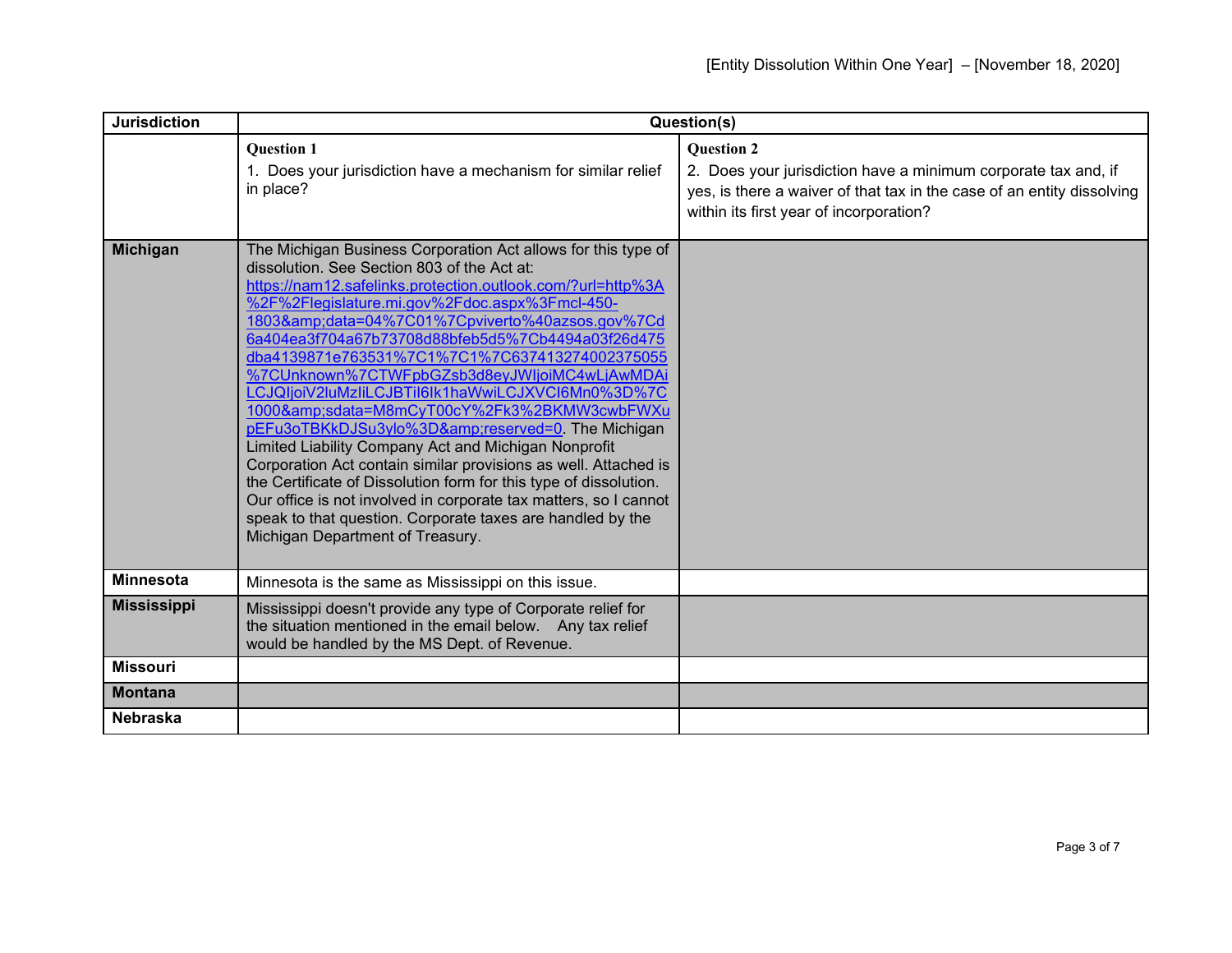| <b>Jurisdiction</b> | Question(s)                                                                                                                                                                                                                                                                                                                                                                                                                                                                                                                                                                                                                                                                                                                                                                                                                                                                                                                                                                                                                                                                                                                                                                                                                                                                                                                                                                                                                                                                                                                                                                                                                                                                                                                                                                                                                                                                                                                                                                                                                                                                                                                                                                                                                                                                                                                                                                       |                                                                                                                                                                                                                                                                                                                                                                                                                                                                                                                                                                                                                                                                                                                                                                                                                                                                                                                                                                                                                                                                                                                                                                                                                                                                                                                                                                                                                                                                                                                                                                                                                                                                                                                                                                                                                                                                                                                                                                                                                                                                                                                                                                                                                                                                                          |
|---------------------|-----------------------------------------------------------------------------------------------------------------------------------------------------------------------------------------------------------------------------------------------------------------------------------------------------------------------------------------------------------------------------------------------------------------------------------------------------------------------------------------------------------------------------------------------------------------------------------------------------------------------------------------------------------------------------------------------------------------------------------------------------------------------------------------------------------------------------------------------------------------------------------------------------------------------------------------------------------------------------------------------------------------------------------------------------------------------------------------------------------------------------------------------------------------------------------------------------------------------------------------------------------------------------------------------------------------------------------------------------------------------------------------------------------------------------------------------------------------------------------------------------------------------------------------------------------------------------------------------------------------------------------------------------------------------------------------------------------------------------------------------------------------------------------------------------------------------------------------------------------------------------------------------------------------------------------------------------------------------------------------------------------------------------------------------------------------------------------------------------------------------------------------------------------------------------------------------------------------------------------------------------------------------------------------------------------------------------------------------------------------------------------|------------------------------------------------------------------------------------------------------------------------------------------------------------------------------------------------------------------------------------------------------------------------------------------------------------------------------------------------------------------------------------------------------------------------------------------------------------------------------------------------------------------------------------------------------------------------------------------------------------------------------------------------------------------------------------------------------------------------------------------------------------------------------------------------------------------------------------------------------------------------------------------------------------------------------------------------------------------------------------------------------------------------------------------------------------------------------------------------------------------------------------------------------------------------------------------------------------------------------------------------------------------------------------------------------------------------------------------------------------------------------------------------------------------------------------------------------------------------------------------------------------------------------------------------------------------------------------------------------------------------------------------------------------------------------------------------------------------------------------------------------------------------------------------------------------------------------------------------------------------------------------------------------------------------------------------------------------------------------------------------------------------------------------------------------------------------------------------------------------------------------------------------------------------------------------------------------------------------------------------------------------------------------------------|
|                     | <b>Question 1</b><br>1. Does your jurisdiction have a mechanism for similar relief<br>in place?                                                                                                                                                                                                                                                                                                                                                                                                                                                                                                                                                                                                                                                                                                                                                                                                                                                                                                                                                                                                                                                                                                                                                                                                                                                                                                                                                                                                                                                                                                                                                                                                                                                                                                                                                                                                                                                                                                                                                                                                                                                                                                                                                                                                                                                                                   | <b>Question 2</b><br>2. Does your jurisdiction have a minimum corporate tax and, if<br>yes, is there a waiver of that tax in the case of an entity dissolving<br>within its first year of incorporation?                                                                                                                                                                                                                                                                                                                                                                                                                                                                                                                                                                                                                                                                                                                                                                                                                                                                                                                                                                                                                                                                                                                                                                                                                                                                                                                                                                                                                                                                                                                                                                                                                                                                                                                                                                                                                                                                                                                                                                                                                                                                                 |
| <b>Nevada</b>       | Nevada allows a waiver of the fees when an entity submits<br>the attached affidavit along with a Certificate of Dissolution<br>filing. The fee for a Certificate of Dissolution is \$100.<br>NRS?78.573??Dissolution of corporation whose charter has<br>been revoked without additional fees and penalties;<br>regulations.<br>1.?? The Secretary of State shall authorize a corporation<br>whose charter has been revoked to dissolve without paying<br>additional fees and penalties, other than the fee for filing a<br>certificate of dissolution required by NRS<br>78.780 <https: ?url="https%3A%2F&lt;br" nam12.safelinks.protection.outlook.com="">%2Fwww.leq.state.nv.us%2FNRS%2FNRS-<br/>078.html%23NRS078Sec780&amp;data=04%7C01%7Cpviverto%40azsos.g<br/>ov%7C1967c9d656774008901e08d88bf8e6a3%7Cb4494a03f26d475dba41<br/>39871e763531%7C1%7C0%7C637413249640869657%7CUnknown%7CT<br/>WFpbGZsb3d8eyJWljoiMC4wLjAwMDAiLCJQljoiV2luMzliLCJBTil6lk1haWw<br/>iLCJXVCI6Mn0%3D%7C1000&amp;sdata=OwKB9oozkF5rEMeEduDvjT0Nb<br/>mAbbPmhmEq3aZ5t5%2B8%3D&amp;reserved=0&gt;, if the corporation<br/>provides evidence satisfactory to the Secretary of State that<br/>the corporation did not transact business in this State or as a<br/>corporation organized pursuant to the laws of this State:<br/>(a)?During the entire period for which its charter was<br/>revoked; or<br/>(b)?During a portion of the period for which its charter<br/>was revoked and the corporation paid the fees and penalties<br/>for the portion of that period in which the corporation<br/>transacted business in this State or as a corporation<br/>organized pursuant to the laws of this State.<br/>2.?? The Secretary of State may adopt regulations to<br/>administer the provisions of this section.<br/>(Added to NRS by 2015,<br/>1279<https: ?url="https%3A%2F%&lt;br" nam12.safelinks.protection.outlook.com="">2Fwww.leg.state.nv.us%2FStatutes%2F78th2015%2FStats201512.html%23<br/>Stats201512page1279&amp;data=04%7C01%7Cpviverto%40azsos.gov%7<br/>C1967c9d656774008901e08d88bf8e6a3%7Cb4494a03f26d475dba4139871<br/>e763531%7C1%7C0%7C637413249640869657%7CUnknown%7CTWFpbG<br/>Zsb3d8eyJWljoiMC4wLjAwMDAiLCJQljoiV2luMzIiLCJBTiI6lk1haWwiLCJXV<br/>CI6Mn0%3D%7C1000&amp;sdata=N5RsjVD9X%2BnWmBVmZY3zvI0DLX<br/>63c%2FFV2lltwGkXU3M%3D&amp;reserved=0&gt;)</https:></https:> | NRS?86.4895??Dissolution of company whose charter has been<br>revoked without additional fees and penalties; regulations.<br>1.?? The Secretary of State shall authorize a limited-liability<br>company whose charter has been revoked to dissolve without<br>paying additional fees and penalties, other than the fee for filing<br>articles of dissolution required by NRS<br>86.561 <https: ?url="https%3A%2F%2F&lt;br" nam12.safelinks.protection.outlook.com="">www.leg.state.nv.us%2FNRS%2FNRS-<br/>086.html%23NRS086Sec561&amp;data=04%7C01%7Cpviverto%40azsos.gov%<br/>7C1967c9d656774008901e08d88bf8e6a3%7Cb4494a03f26d475dba4139871e76<br/>3531%7C1%7C0%7C637413249640869657%7CUnknown%7CTWFpbGZsb3d8e<br/>vJWlioiMC4wLiAwMDAiLCJQIioiV2luMzIiLCJBTiI6lk1haWwiLCJXVCl6Mn0%3D<br/>%7C1000&amp;sdata=CXMr%2Bg%2FhO84Uy4ml0NDuUqMOXT%2BpRl6eGLb<br/>9Z%2BSyP%2Bg%3D&amp;reserved=0&gt;, if the limited-liability company<br/>provides evidence satisfactory to the Secretary of State that the<br/>limited-liability company did not transact business in this State or<br/>as a limited-liability company organized pursuant to the laws of<br/>this State:<br/>(a)?During the entire period for which its charter was revoked;<br/><b>or</b><br/>(b)?During a portion of the period for which its charter was<br/>revoked and the limited-liability company paid the fees and<br/>penalties for the portion of that period in which the limited-liability<br/>company transacted business in this State or as a limited-liability<br/>company organized pursuant to the laws of this State.<br/>2.??The Secretary of State may adopt regulations to<br/>administer the provisions of this section.<br/>(Added to NRS by 2015,<br/>1288<https: ?url="https%3A%2F%2Fwww.le&lt;br" nam12.safelinks.protection.outlook.com="">g.state.nv.us%2FStatutes%2F78th2015%2FStats201512.html%23Stats201512page1288&amp;<br/>amp;data=04%7C01%7Cpviverto%40azsos.gov%7C1967c9d656774008901e08d88bf8e6<br/>a3%7Cb4494a03f26d475dba4139871e763531%7C1%7C0%7C637413249640879656%7<br/>CUnknown%7CTWFpbGZsb3d8eyJWIjoiMC4wLjAwMDAiLCJQIjoiV2luMzIiLCJBTiI<br/>6Ik1haWwiLCJXVCI6Mn0%3D%7C1000&amp;sdata=5GGZew90jFa9xhOeBbmfV4HF<br/>VzRKZK6rHIajNBAk9TE%3D&amp;reserved=0&gt;)</https:></https:> |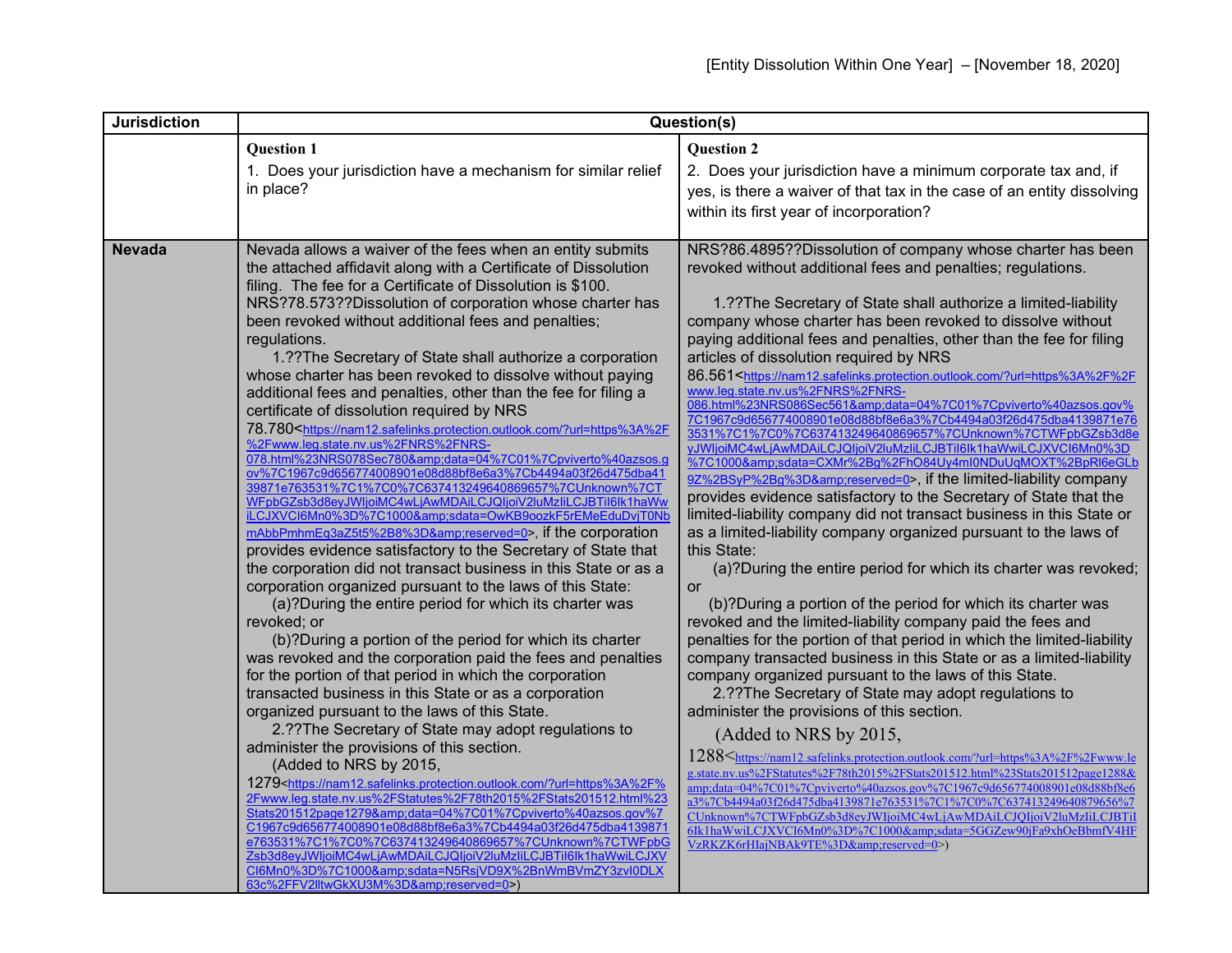| <b>Jurisdiction</b>   | Question(s)                                                                                                                                                              |                                                                                                                                                                                                          |
|-----------------------|--------------------------------------------------------------------------------------------------------------------------------------------------------------------------|----------------------------------------------------------------------------------------------------------------------------------------------------------------------------------------------------------|
|                       | <b>Question 1</b><br>1. Does your jurisdiction have a mechanism for similar relief<br>in place?                                                                          | <b>Question 2</b><br>2. Does your jurisdiction have a minimum corporate tax and, if<br>yes, is there a waiver of that tax in the case of an entity dissolving<br>within its first year of incorporation? |
| <b>New Hampshire</b>  |                                                                                                                                                                          |                                                                                                                                                                                                          |
| <b>New Jersey</b>     |                                                                                                                                                                          |                                                                                                                                                                                                          |
| <b>New Mexico</b>     |                                                                                                                                                                          |                                                                                                                                                                                                          |
| <b>New York</b>       |                                                                                                                                                                          |                                                                                                                                                                                                          |
| <b>North Carolina</b> |                                                                                                                                                                          |                                                                                                                                                                                                          |
| <b>North Dakota</b>   |                                                                                                                                                                          |                                                                                                                                                                                                          |
| Ohio                  |                                                                                                                                                                          |                                                                                                                                                                                                          |
| <b>Oklahoma</b>       |                                                                                                                                                                          |                                                                                                                                                                                                          |
| Oregon                |                                                                                                                                                                          |                                                                                                                                                                                                          |
| Pennsylvania          |                                                                                                                                                                          |                                                                                                                                                                                                          |
| <b>Rhode Island</b>   |                                                                                                                                                                          |                                                                                                                                                                                                          |
| <b>South Carolina</b> |                                                                                                                                                                          |                                                                                                                                                                                                          |
| <b>South Dakota</b>   |                                                                                                                                                                          |                                                                                                                                                                                                          |
| <b>Tennessee</b>      |                                                                                                                                                                          |                                                                                                                                                                                                          |
| <b>Texas</b>          | Texas does not provide the type of relief described.                                                                                                                     |                                                                                                                                                                                                          |
| <b>Utah</b>           | Utah is the same as California, we do not charge a fee to<br>voluntarily dissolve an entity.                                                                             |                                                                                                                                                                                                          |
| <b>Vermont</b>        |                                                                                                                                                                          |                                                                                                                                                                                                          |
| Virginia              |                                                                                                                                                                          |                                                                                                                                                                                                          |
| Washington            | Washington State does not charge for a voluntary dissolution<br>or termination. As for any tax liabilities they would need to<br>handle that with Department of Revenue. |                                                                                                                                                                                                          |
| <b>West Virginia</b>  |                                                                                                                                                                          |                                                                                                                                                                                                          |
| <b>Wisconsin</b>      |                                                                                                                                                                          |                                                                                                                                                                                                          |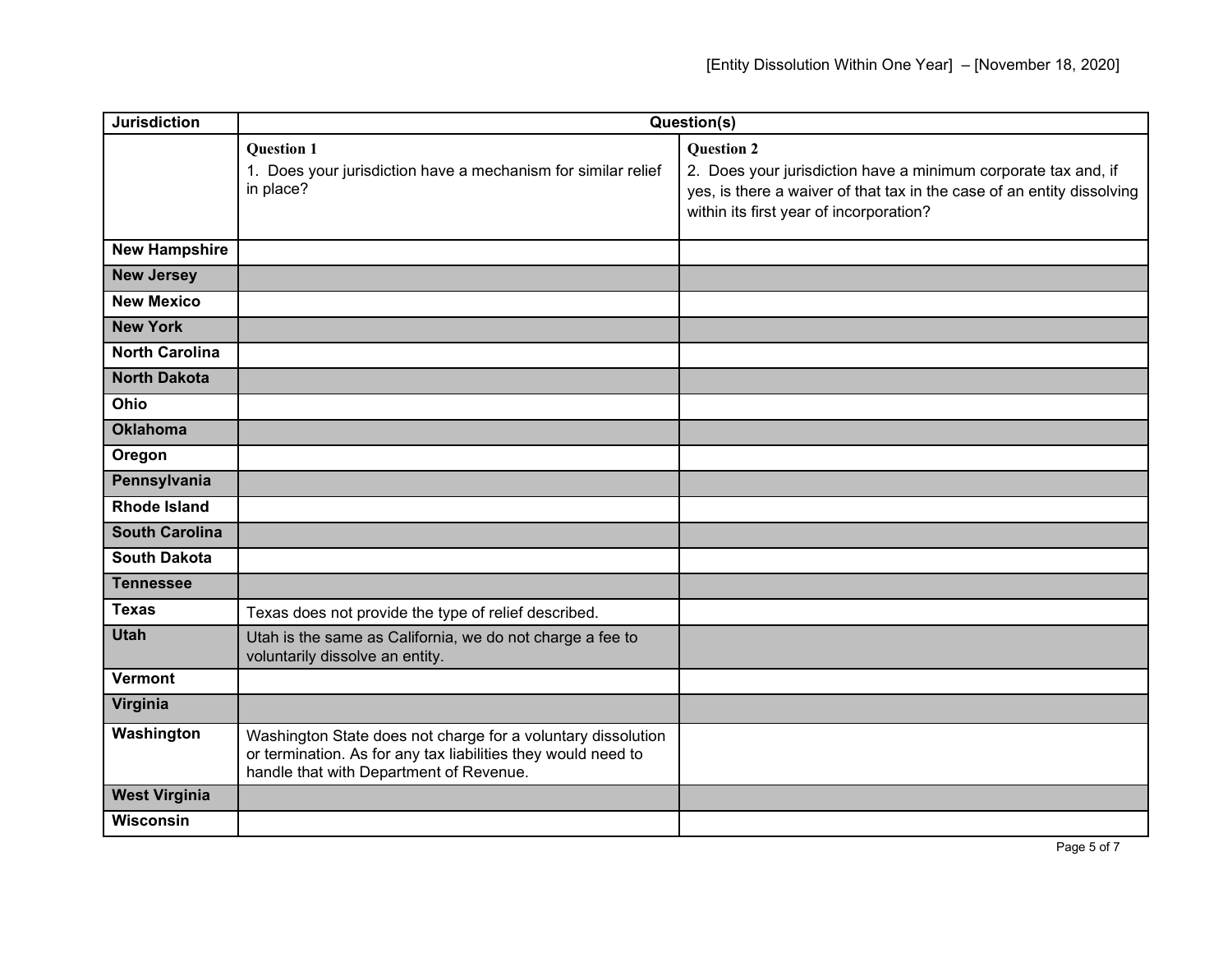| <b>Jurisdiction</b> | Question(s)                                                                                     |                                                                                                                                                                                                          |
|---------------------|-------------------------------------------------------------------------------------------------|----------------------------------------------------------------------------------------------------------------------------------------------------------------------------------------------------------|
|                     | <b>Ouestion 1</b><br>1. Does your jurisdiction have a mechanism for similar relief<br>in place? | <b>Ouestion 2</b><br>2. Does your jurisdiction have a minimum corporate tax and, if<br>yes, is there a waiver of that tax in the case of an entity dissolving<br>within its first year of incorporation? |
| <b>Wyoming</b>      |                                                                                                 |                                                                                                                                                                                                          |

## **Additional comments:**

## **Full text of email:**

Good Afternoon,

In Rhode Island we're exploring relief for entities who, within their first year of incorporation, wish to dissolve and have never conducted business in this state. We're wondering the following:

1. Does your jurisdiction have a mechanism for similar relief in place?

 2. Does your jurisdiction have a minimum corporate tax and, if yes, is there a waiver of that tax in the case of an entity dissolving within its first year of incorporation?

Thank you,

[signatureSeal]Kristen Cordeiro Deputy Director of Business Services RI Department of State | Secretary of State Nellie M. Gorbea Email: [kcordeiro@sos.ri.gov](mailto:kcordeiro@sos.ri.gov) | Website: [https://nam12.safelinks.protection.outlook.com/?url=http%3A%2F%2Fwww.sos.ri.gov%2F&data=04%7C01%7Cpviverto%40azsos.gov%7C1](https://nam12.safelinks.protection.outlook.com/?url=http%3A%2F%2Fwww.sos.ri.gov%2F&data=04%7C01%7Cpviverto%40azsos.gov%7C1967c9d656774008901e08d88bf8e6a3%7Cb4494a03f26d475dba4139871e763531%7C1%7C0%7C637413249640869657%7CUnknown%7CTWFpbGZsb3d8eyJWIjoiMC4wLjAwMDAiLCJQIjoiV2luMzIiLCJBTiI6Ik1haWwiLCJXVCI6Mn0%3D%7C1000&sdata=wRvFO2gdoeDnT1WDfEHmWuAgzDpppn%2FEtzXJdActblA%3D&reserved=0) [967c9d656774008901e08d88bf8e6a3%7Cb4494a03f26d475dba4139871e763531%7C1%7C0%7C637413249640869657%7CUnknown%7CTW](https://nam12.safelinks.protection.outlook.com/?url=http%3A%2F%2Fwww.sos.ri.gov%2F&data=04%7C01%7Cpviverto%40azsos.gov%7C1967c9d656774008901e08d88bf8e6a3%7Cb4494a03f26d475dba4139871e763531%7C1%7C0%7C637413249640869657%7CUnknown%7CTWFpbGZsb3d8eyJWIjoiMC4wLjAwMDAiLCJQIjoiV2luMzIiLCJBTiI6Ik1haWwiLCJXVCI6Mn0%3D%7C1000&sdata=wRvFO2gdoeDnT1WDfEHmWuAgzDpppn%2FEtzXJdActblA%3D&reserved=0) [FpbGZsb3d8eyJWIjoiMC4wLjAwMDAiLCJQIjoiV2luMzIiLCJBTiI6Ik1haWwiLCJXVCI6Mn0%3D%7C1000&sdata=wRvFO2gdoeDnT1WDfEH](https://nam12.safelinks.protection.outlook.com/?url=http%3A%2F%2Fwww.sos.ri.gov%2F&data=04%7C01%7Cpviverto%40azsos.gov%7C1967c9d656774008901e08d88bf8e6a3%7Cb4494a03f26d475dba4139871e763531%7C1%7C0%7C637413249640869657%7CUnknown%7CTWFpbGZsb3d8eyJWIjoiMC4wLjAwMDAiLCJQIjoiV2luMzIiLCJBTiI6Ik1haWwiLCJXVCI6Mn0%3D%7C1000&sdata=wRvFO2gdoeDnT1WDfEHmWuAgzDpppn%2FEtzXJdActblA%3D&reserved=0) mWuAgzDpppn%2FEtzXJdActblA%3D&amp:reserved=0 | Twitter: @RISecState[<https://nam12.safelinks.protection.outlook.com/?url=https%3A%2F%2Ftwitter.com%2FRISecState&amp;data=04%7C01%7Cpviver](https://nam12.safelinks.protection.outlook.com/?url=https%3A%2F%2Ftwitter.com%2FRISecState&data=04%7C01%7Cpviverto%40azsos.gov%7C1967c9d656774008901e08d88bf8e6a3%7Cb4494a03f26d475dba4139871e763531%7C1%7C0%7C637413249640869657%7CUnknown%7CTWFpbGZsb3d8eyJWIjoiMC4wLjAwMDAiLCJQIjoiV2luMzIiLCJBTiI6Ik1haWwiLCJXVCI6Mn0%3D%7C1000&sdata=Xjx3rMMjUacmYs%2B3yXfsS5QyVsFDzM%2FqQOB9BxRSKzg%3D&reserved=0) [to%40azsos.gov%7C1967c9d656774008901e08d88bf8e6a3%7Cb4494a03f26d475dba4139871e763531%7C1%7C0%7C637413249640869657](https://nam12.safelinks.protection.outlook.com/?url=https%3A%2F%2Ftwitter.com%2FRISecState&data=04%7C01%7Cpviverto%40azsos.gov%7C1967c9d656774008901e08d88bf8e6a3%7Cb4494a03f26d475dba4139871e763531%7C1%7C0%7C637413249640869657%7CUnknown%7CTWFpbGZsb3d8eyJWIjoiMC4wLjAwMDAiLCJQIjoiV2luMzIiLCJBTiI6Ik1haWwiLCJXVCI6Mn0%3D%7C1000&sdata=Xjx3rMMjUacmYs%2B3yXfsS5QyVsFDzM%2FqQOB9BxRSKzg%3D&reserved=0) %7CUnknown%7CTWFpbGZsb3d8eyJWIjoiMC4wLjAwMDAiLCJQIjoiV2luMzIiLCJBTil6Ik1haWwiLCJXVCI6Mn0%3D%7C1000&sdata=Xjx3r MMiUacmYs%2B3yXfsS5QyVsFDzM%2FqQOB9BxRSKzq%3D&amp:reserved=0> 148 W. River Street, Providence RI 02904 | 401-437-4130